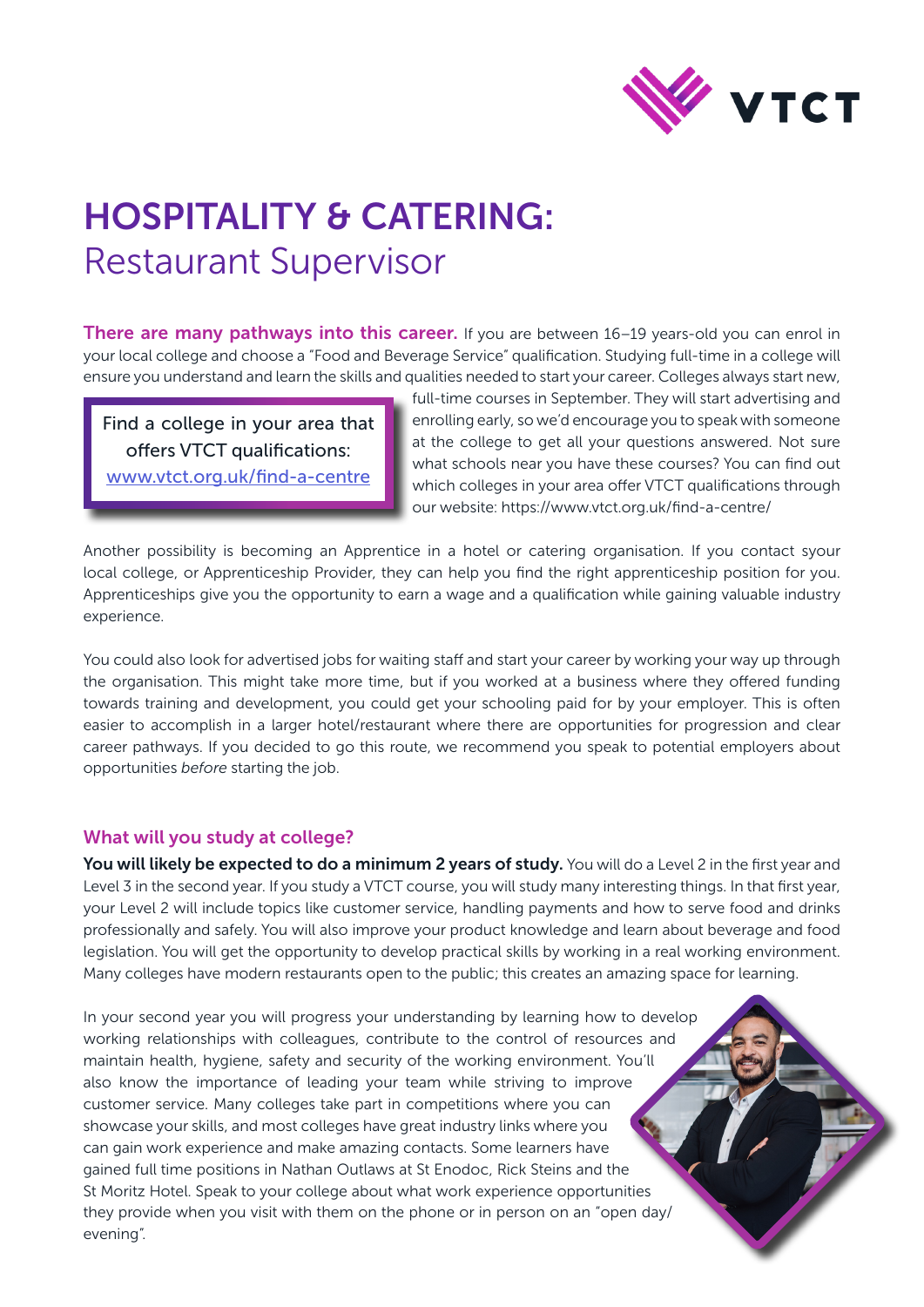

# HOSPITALITY & CATERING: Restaurant Supervisor

## When you finish college, what are your next steps?

You will have many options when you finish college, as they say 'the world is your oyster.' You can choose to find work in a local hotel or restaurant, or you can look further away perhaps even going abroad. If you were to work in a hotel restaurant, some hotels often offer accommodation to new staff. This could be a great way to get started and alleviate some worry about costs of living.

It's important to recognise you probably won't start straight away as a restaurant supervisor, especially without work experience. It's more likely you will start somewhere else and then progress on to a supervisory/assistant manager role and then finally up to restaurant/general manager. If you show the right skills and qualities this can be quite quick, so don't worry. Of course all of this will depend on the size and nature of your employer so make sure you have a good CV! Your college will likely help you with this as well as prepare you for interviews.

If you have loved your courses and want to continue your studies, you can apply to university to do a Hospitality Management degree or HND. There are many universities in the UK that offer these types of degrees.

## Should you study full-time or part-time?

You can study full-time or part-time. Some colleges and training providers may offer part-time/evening courses that will allow you to maximize your course load. This is something we recommend investigating to see what is offered in your local area, and at your local college.

## Should you work while studying?

A lot of people manage to work part-time and study, but we would suggest to never take on more than you can handle. If it is necessary for you to work, we recommend getting experience in this same area you are studying. You will be able to add it to your CV as well as it being an opportunity to learn even more about the industry you

Gain as much industry experience as you can while studying, but never take on more than you can handle.

want to enter. Look for positions in a hotel or local cafe where you can get a lot of experience in the food and beverage service.

## Is there government funding available to help pay for school?

If you are between the ages of 16 – 19 then you could apply for a bursary from the government to help with education related costs such as clothing, books and transportation. If you are over 19, you can apply for an advanced learner loan but you will need to check with your college or training provider to see if the course is eligible. If you take out a loan, you have to pay it back but only when you earn over £25,000. You will repay 9% of any income you earn *over* £25,000.